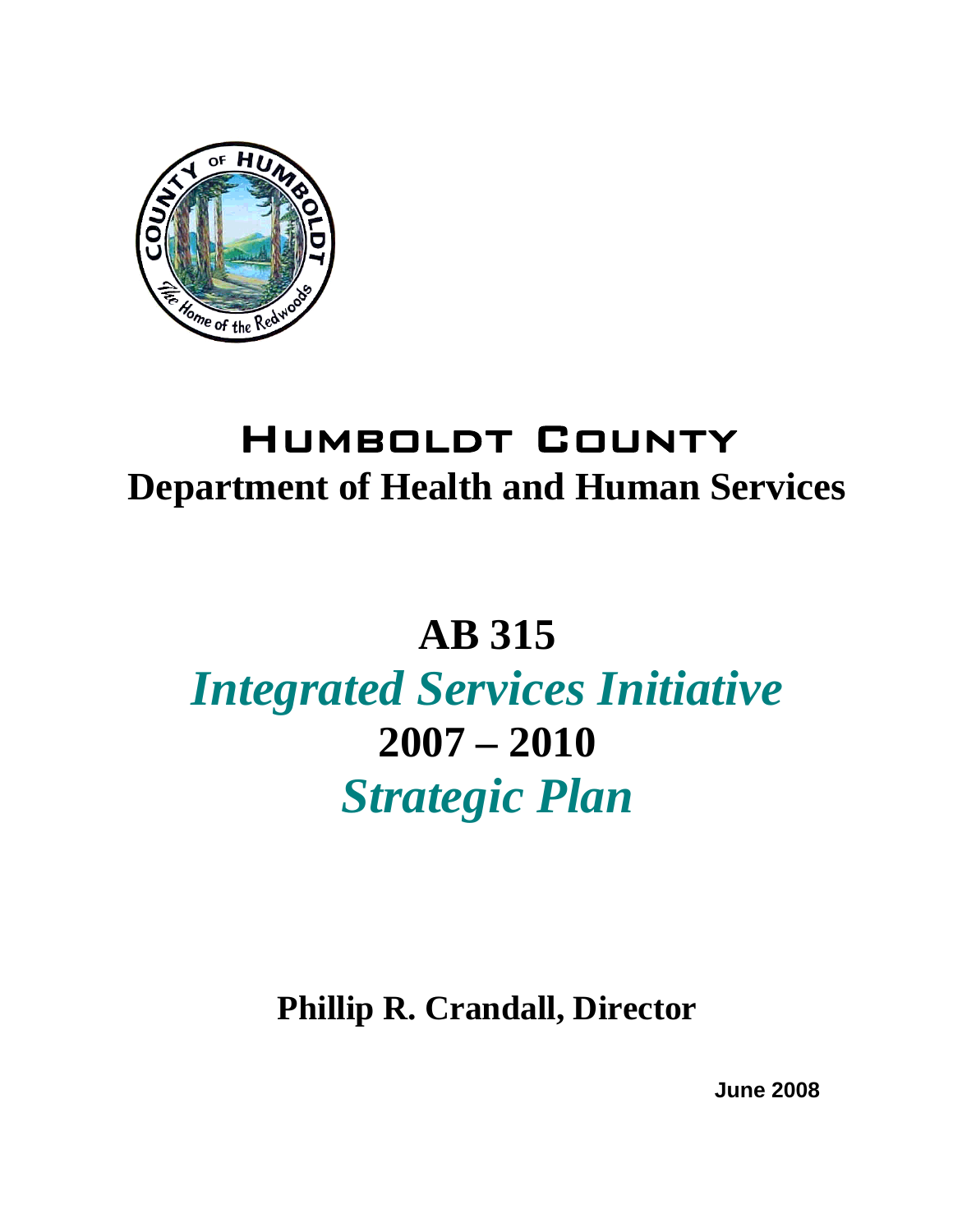#### **Humboldt County AB 1881 Phase II Strategic Plan**

#### **Introduction**

Humboldt County began Phase I of this Health and Human Services Agency authorized Integrated Services Initiative in February 1999 through legislation (AB 1259) introduced by Assembly Member Virginia Strom-Martin. The purpose of AB 1259 was to allow Humboldt County, with the assistance and participation of the appropriate state departments, to implement an integrated and comprehensive county health and human services system. In 2004 AB 1881, authored by Assembly Member Patty Berg, authorized continuation of Humboldt County's transformational work. The current proposed legislation, AB 315 (Berg), makes this Integrated Services Initiative permanent.

Since 1999, Humboldt County has strived to maximize its resources, both fiscal and staffing, towards the integration of state department programs and initiatives, some of which are promising practices towards serving children, families, adults and older adults in the context of their community and culture in a holistic manner.

Towards this goal of integration of parallel programs and state initiatives (e.g. Mental Health Services Act/Child Welfare Services improvement projects), Humboldt County has worked collaboratively to eliminate or reduce barriers that despite the state's intent, may result in less than optimal care related to these overlapping and vulnerable populations.

Over the past eight years, Humboldt County Department of Health and Human Services (DHHS) has demonstrated that through its integrated health and human services delivery structures and processes significantly higher quality, more efficient, effective, holistic and outcome-based practices can be planned, funded and implemented.

#### **Vision**

Humboldt County is a nurturing, supportive, healthy environment for its children, families, adults and communities.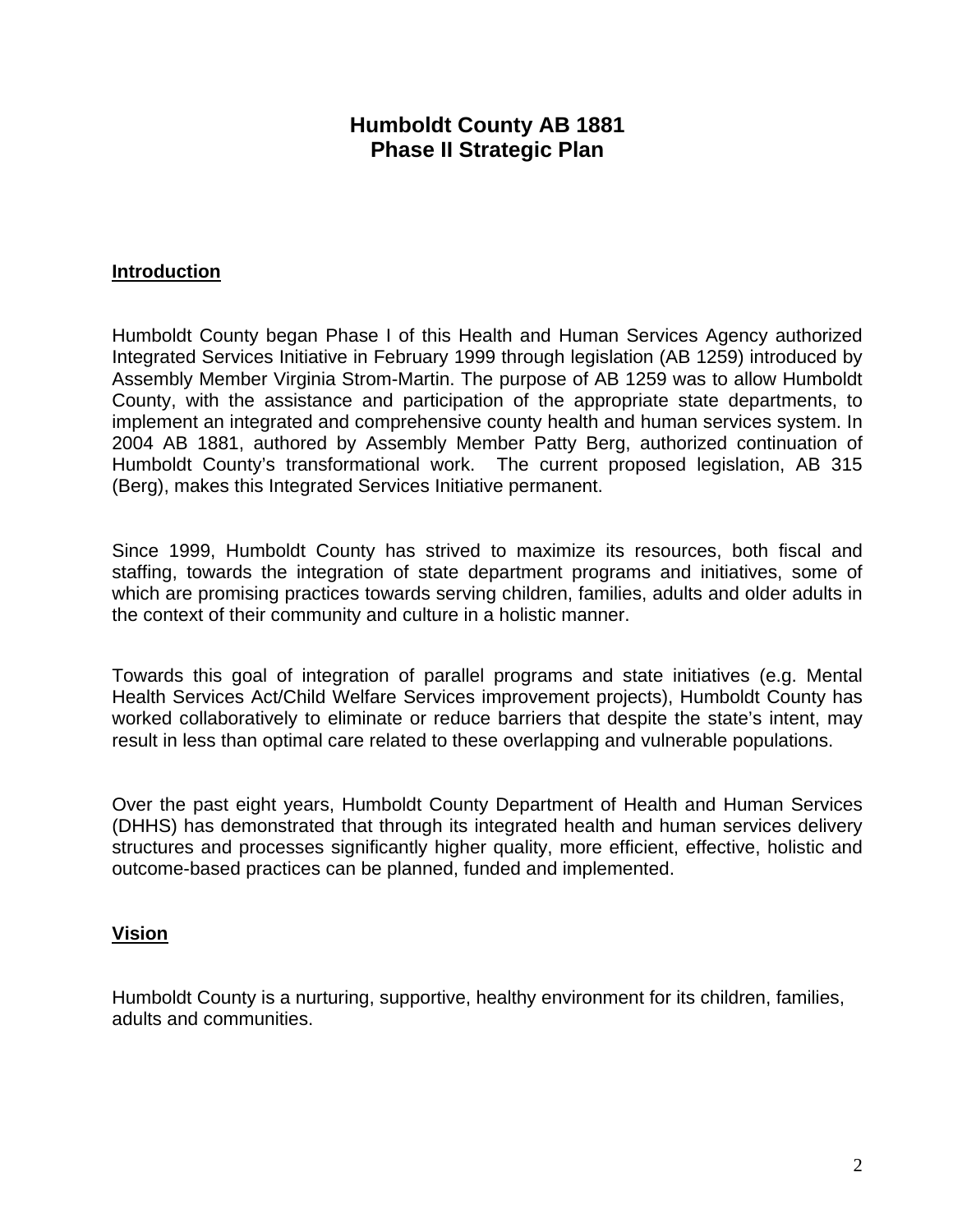#### **Mission Statement**

The Humboldt County Department of Health and Human Services is committed to work in coordination with public and private providers to:

- Improve administrative functioning
- Improve service coordination and access to improve individual, family and community functioning
- Promote, develop and maintain a continuum of services that encourage prevention and early intervention activities
- Link these activities to more intensive services

#### **Operational Principles**

- 1. Branches with interrelated programs for children, families and adults will deliver coordinated, efficient services and maximize the resources available to deliver those services.
- 2. Services will be decentralized in close proximity to clients to the maximum extent feasible.
- 3. The integrity of specialized services will be preserved.
- 4. Services will be tailored to match the multicultural and multilingual diversity of our community and will be developmentally appropriate.
- 5. The partnership between County services and community-based organizations will be strengthened.
- 6. Services will be provided through a system incorporating outcome evaluation to ensure accountability for resource management and adherence to regulatory and statutory compliance.
- 7. All newly identified monies will be reinvested into the health and human service system.

#### **Organizational Transformation: Rationale**

In recent years there has been a noted increase in state/federal initiatives, legislation and reports (e.g., Mental Health Services Act/Child Welfare Services Stakeholder Final Report/AB 636/The Presidents New Freedom Initiative, Crossing the Quality Chasm) related to the need for significant and fundamental changes in health, mental health and social services delivery systems. An underlying theme of these various initiatives/reports is the need for significant system reform that **transcends simply "improving**" health and human services across traditionally separate systems to mutually served clients. An illustrative example of these siloed services across age spans is provided below: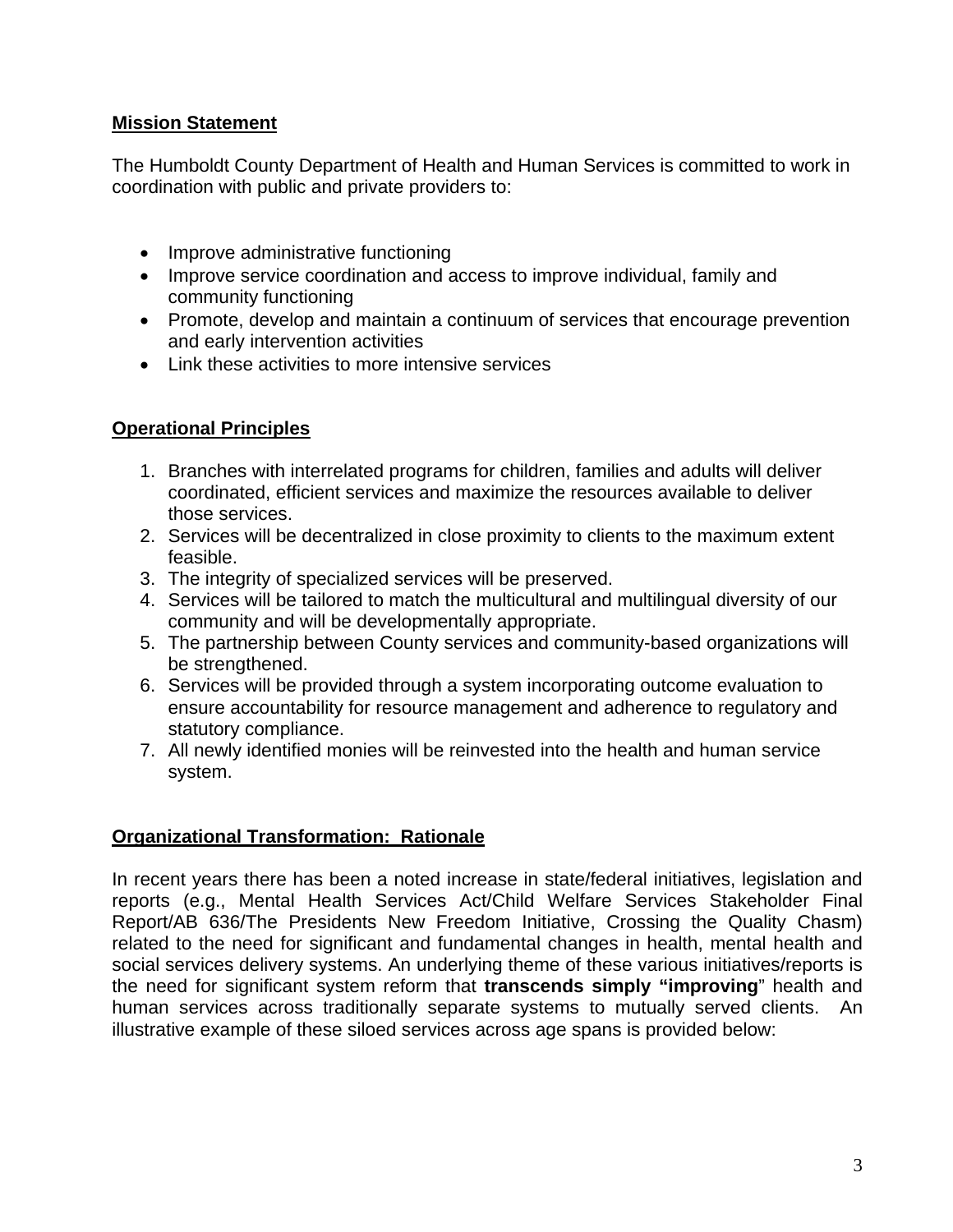

Further, these reform initiatives generally speak to the need to transform health and human services systems in terms of:

- Increased client and community stakeholder involvement;
- Increased culturally relevant and inclusive practices;
- Systems delivery based on Evidenced Based Practices;
- Systems delivery based on community values;
- Systems reformation focused on quality improvement and;
- Systems accountability in terms of outcomes linked to improved community health, individual and family recovery or self sufficiency.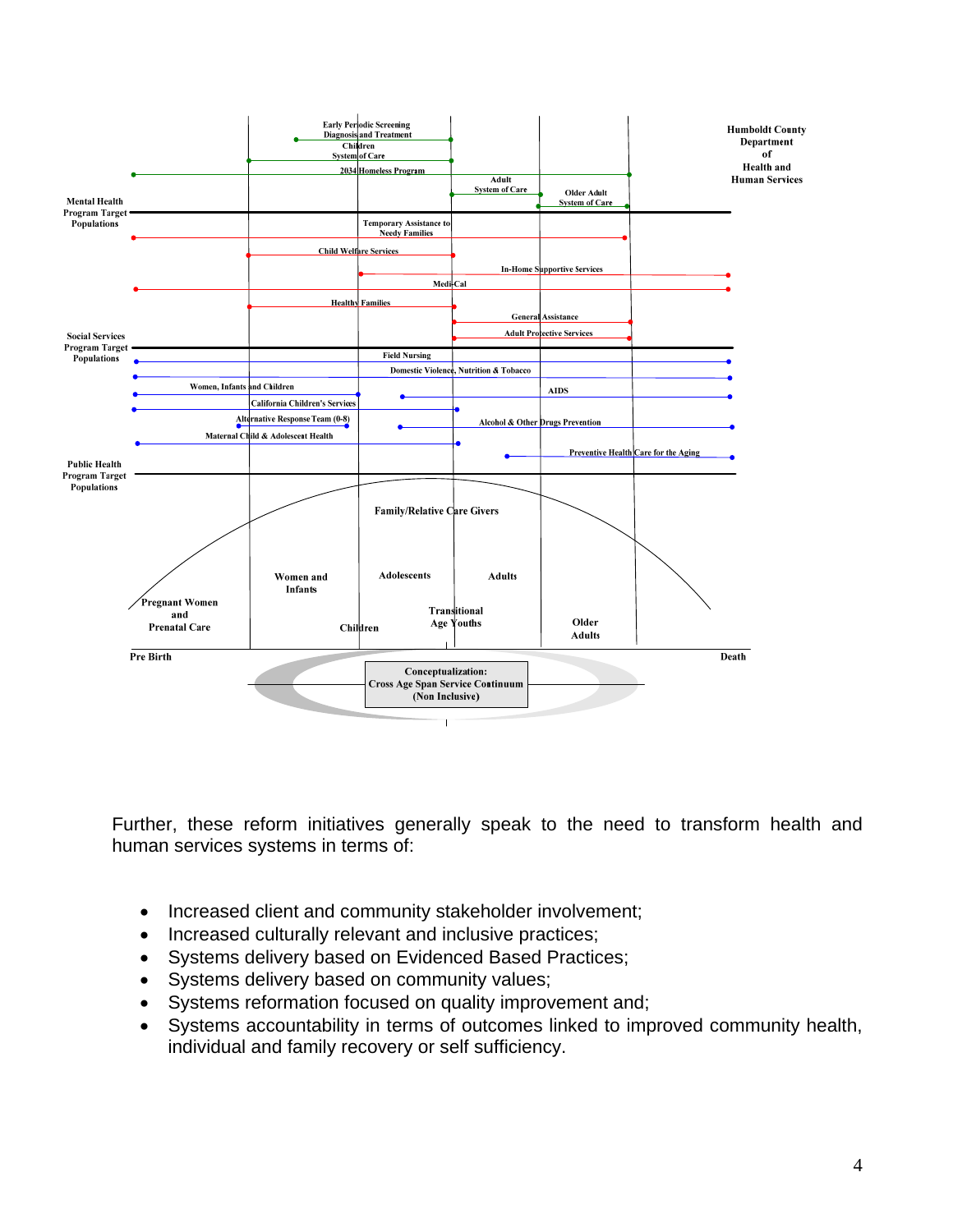Despite these initiatives/recommendations, there is not a comprehensive "blueprint" that defines, operationalizes and links health and human services delivery systems transformation initiatives across federal/state/county departments and age spans. Transformation has been defined as more than just reorganizing but a quantum change that reflects a radical redesign and new strategic intent for an organization. Mazade (2005) offers a conceptual attempt to define the conditions for implementing transformation and articulated the following readiness factors:

- Is there sufficient energy to launch and accelerate the change;
- Is there a compelling vision;
- Is there a place in the organization to support the change;
- Is there a process of change management to support the effort?

Humboldt County's integrated initiative efforts over the past eight years reflect Humboldt County's developmental efforts to establish and operationalize a "road map to transformation" at the County services level.

#### **Phase I Implementation**

At the start of the Initiative implementation in 1999, a core strategy contained in Humboldt County's Phase I Strategic Plan was to conduct an assessment of its multi-departmental organizational structure and reorganize to promote increased efficiency in administration and increased access to funding.

In relation to this organizational restructuring strategy, Humboldt County over a period of several years, integrated six departments (Social Services, Mental Health, Public Health, Employment Training, Veterans Services and Public Guardian) to form the Department of Health and Human Services. This reorganization has been efficient in relation to positioning Humboldt County for systems transformation outcomes. A chart of this redesigned health and human services organizational structure is contained below. The structure reflected in the chart has been developed to enhance the integrated administrative and program support structures required to reduce program and State initiative fragmentation.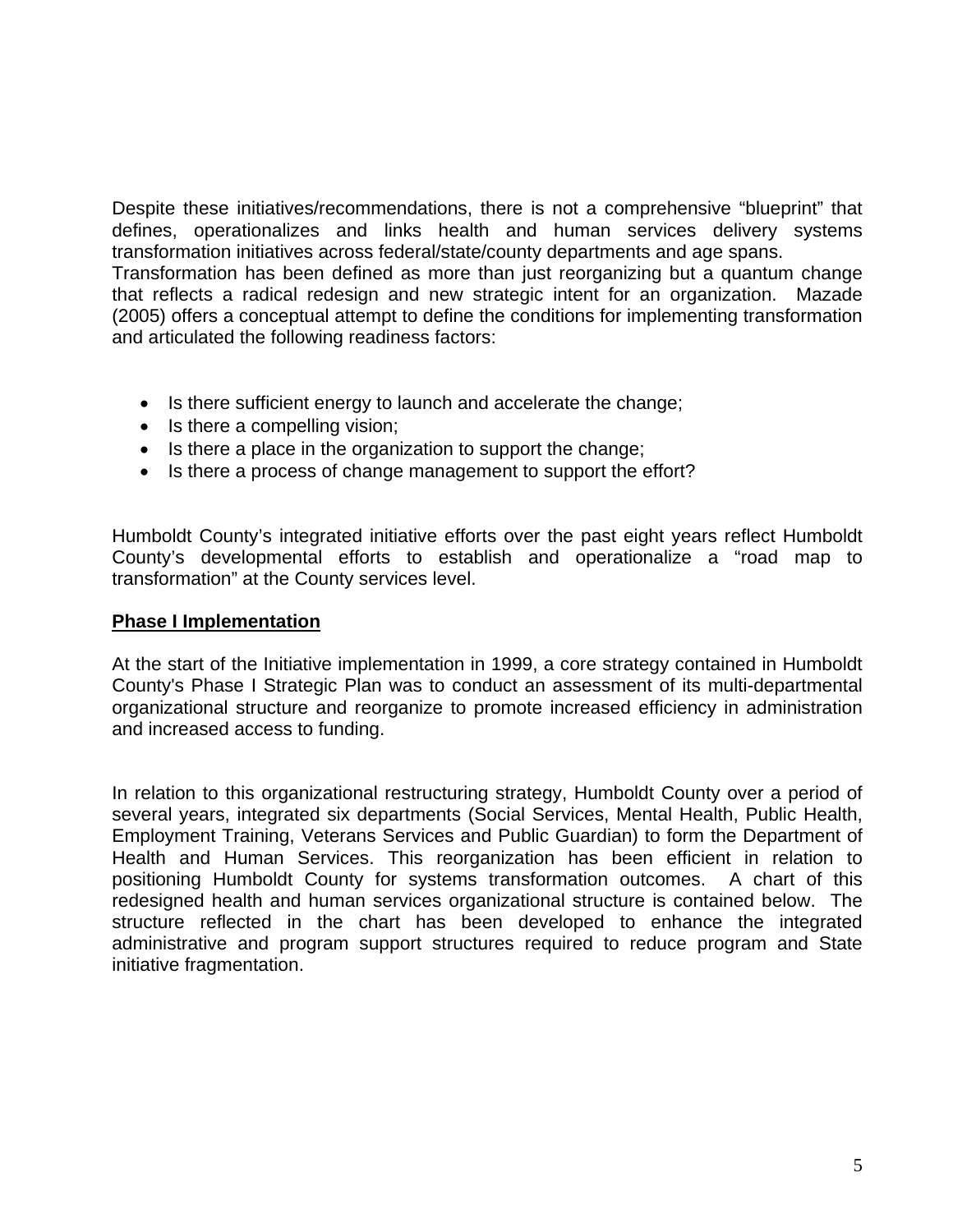

Phase I of Humboldt County's organizational consolidation (1999-2004) focused on integration and co-location of Humboldt County's administrative infrastructure consisting of information services, employee services, and financial services. The organizational chart below provides an overview of the functions of each of these consolidated health and human services administrative divisions: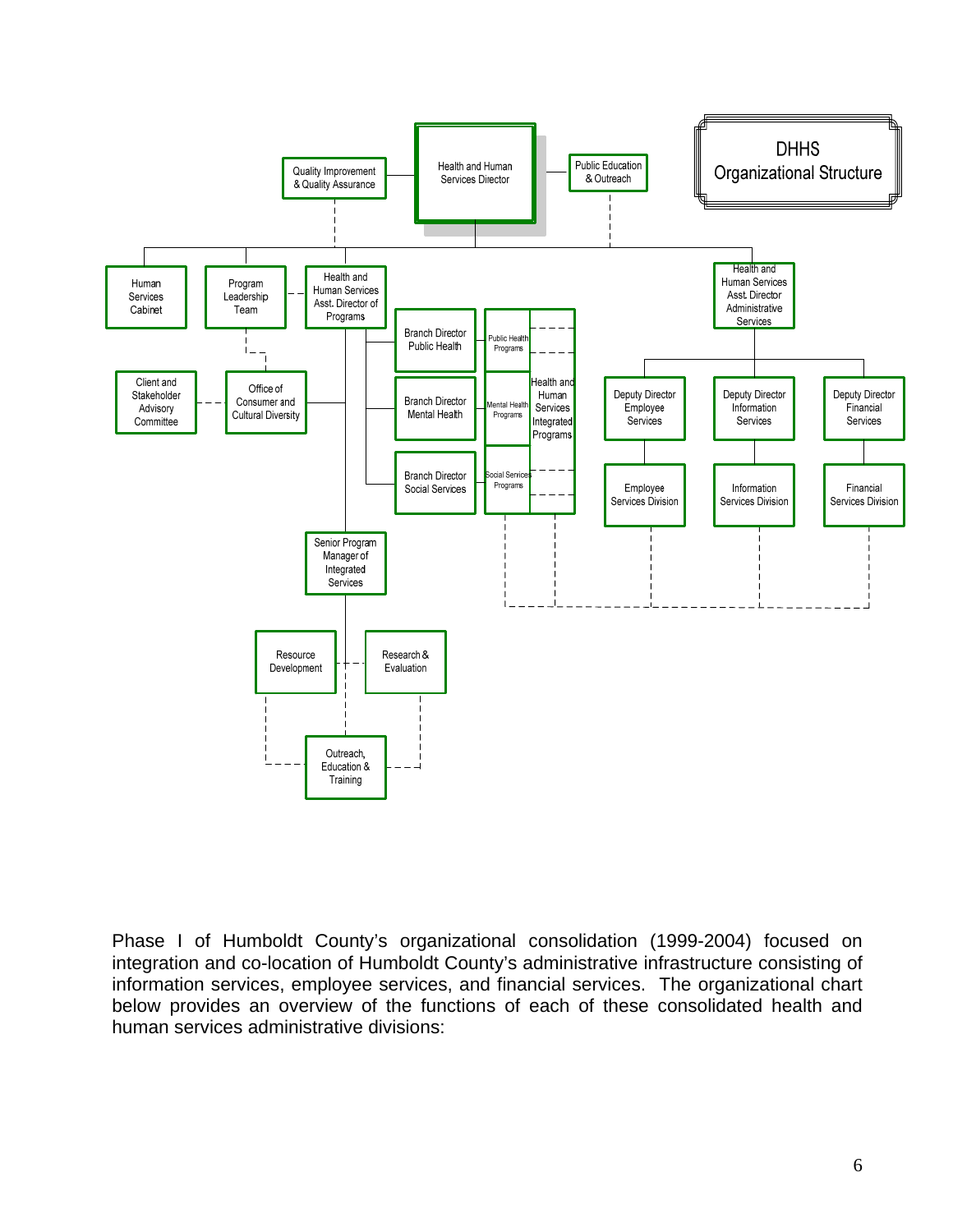#### **Department of Health and Human Services**

#### **ADMINISTRATIVE SUPPORT STRUCTURE**



A process flowchart that is descriptive of how Humboldt County Department of Health and Human Services has approached state initiative planning and programming from an integrated services initiative perspective is presented below. The flowchart is an example of how planning and programming for clients and their families involved in multiple service systems and state initiatives (e.g. Child Welfare Services improvement projects/Mental Health Services Act) are integrated.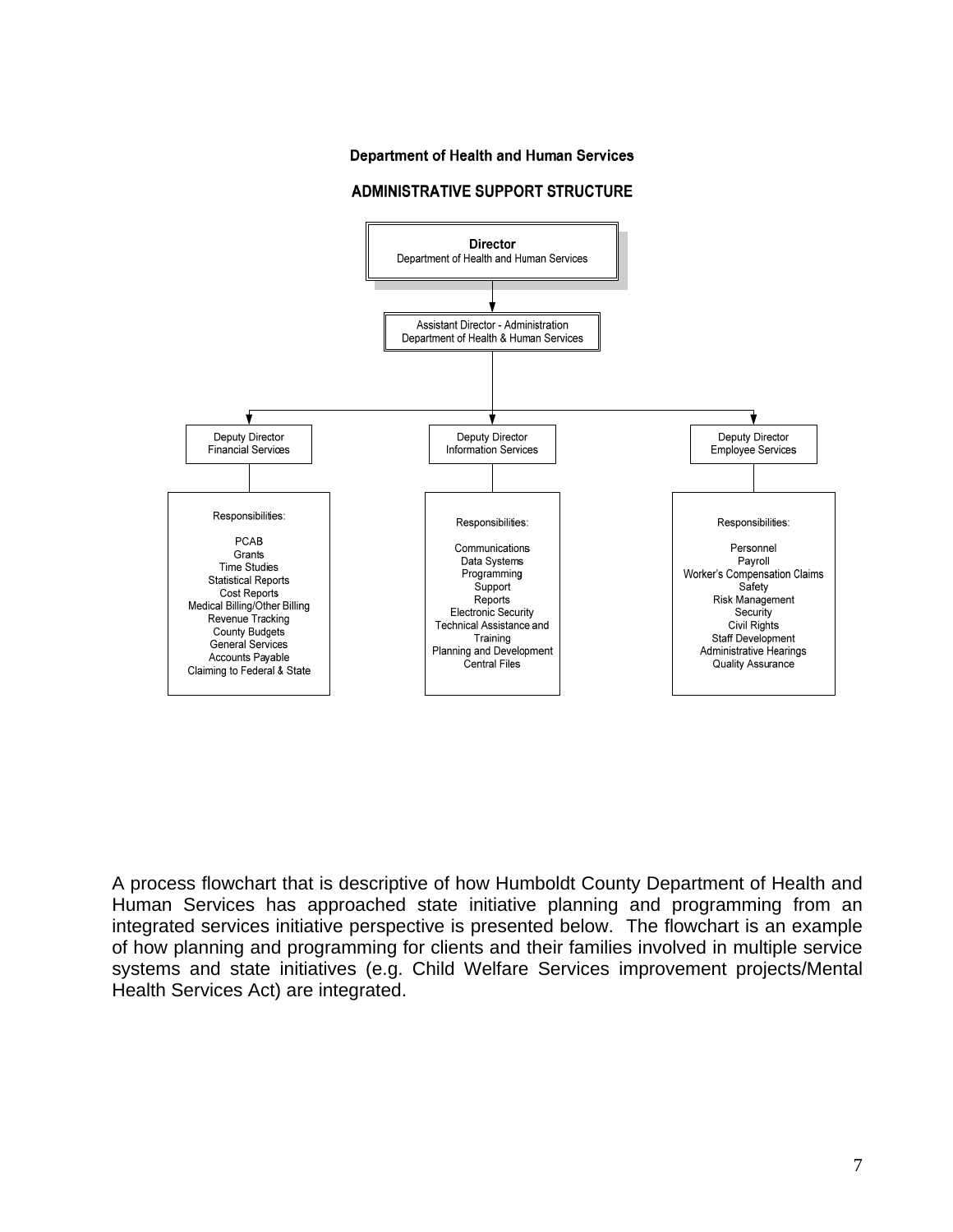

#### **Phase II Implementation**

Humboldt County's Phase II (initiated in 2005) organizational efforts "build" on Phase I organizational restructuring efforts towards increasing the department's infrastructure needed for the development of centralized program support structures and processes that are required to support systemic transformations across the department's three primary Branches (Mental Health, Social Services, Health) and its community stakeholders. These program support structures consist of an integrated:

- Office of Client and Cultural Diversity
- Research and Evaluation Support
- Training, Education and Supervision Support
- Resource Development Support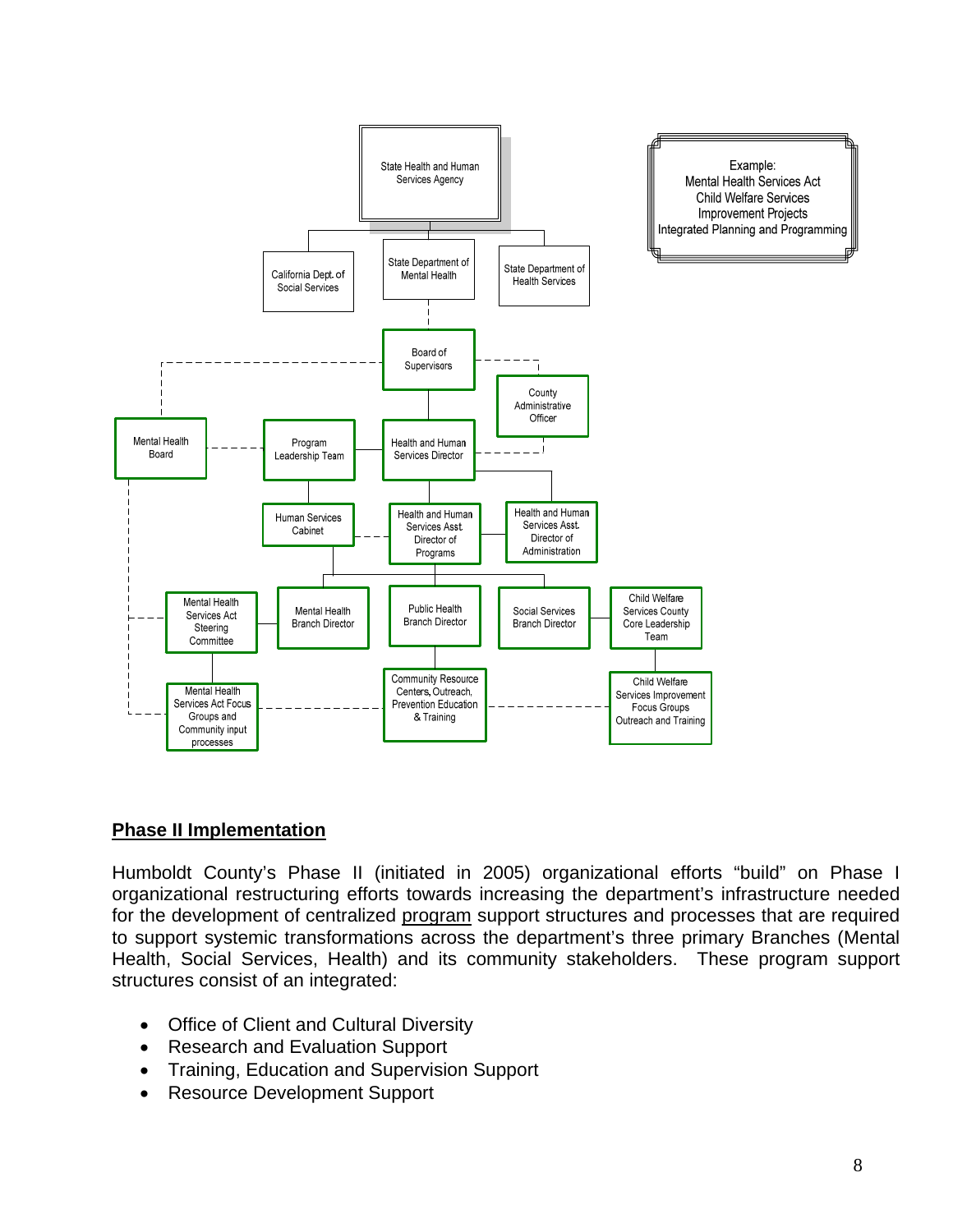The program support structures for integrated services include:

#### **1. Office of Client and Cultural Diversity:**

- Support, guide and encourage implementation of activities that promote client and cultural competence; guided by values of wellness, recovery, inclusion, respect and equality.
- Creating a system that is ready to embrace inclusion of clients, families and youth partners.
- Recommend to PLT training and staff development needs for inclusion of improved and culturally competent client family partnerships in the workplace.

#### **2. Research and Evaluation Support:**

- Provide data specific to issues/programs as requested by DHHS.
- Conduct/provide literature reviews on Evidence Based Practices for approved projects.
- Provide formative and summative outcome data; produce audience specific outcome reports on targeted programming.
- Establish fidelity and outcome measures for approved projects.
- Develop and collect methodology to gather needed client and cultural information.
- Conduct needs assessments on approved projects.

#### **3. Training, Education and Supervision Support:**

- Provide/contract for pre-launch training and education to branches and stakeholders.
- Provide or coordinate post-launch or on-going training and education needs.
- Develop training to better understand the complex needs of families, engaging for early intervention and supporting connections in the community.
- Develop training to address client and cultural diversity.
- Develop curriculum to promote clients, families and youth partnerships.
- Provide pre-licensure clinical supervision and work force development support.

#### **4. Resource Development Support:**

- Provide a road map that integrates goals of major initiatives, identifies service gaps, and prioritizes needs for future funding initiatives.
- Track funding and grant initiatives that may target these needs.
- Develop funding application with integrated development teams.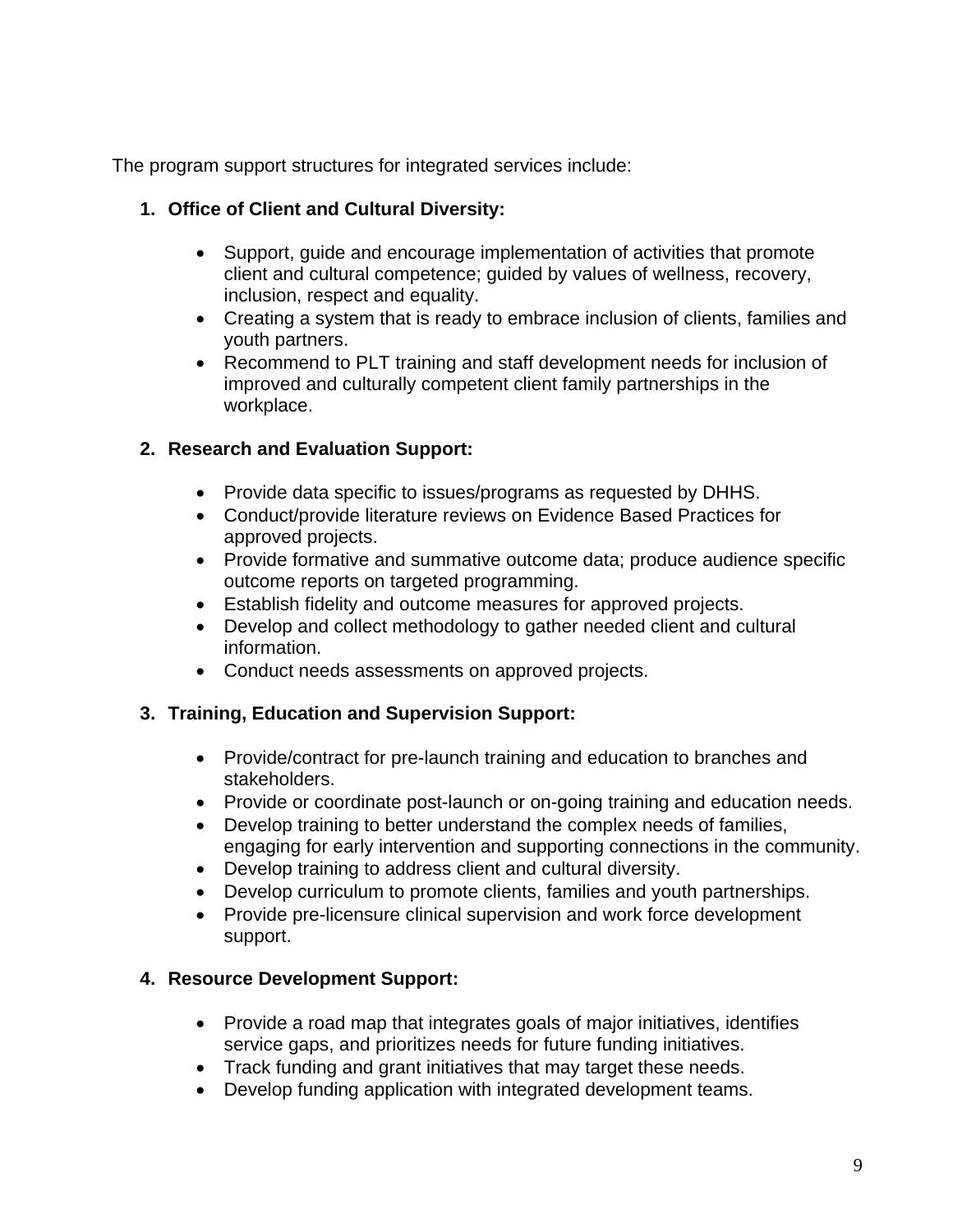• Develop integrated information regarding Humboldt County to be used in funding applications by branches and/or DHHS.

In addition to the above structures, interrelated and dynamic processes that link these program support divisions across the Branches have been designed and launched. These processes are a unique approach in terms of our organizational transformational work and represent Humboldt County's developmental efforts towards the identification of interrelated systematic government sector "Rapid Cycle" processes required to initiate Evidence Based or outcome driven programs required to transform health and human services delivery systems. A flow chart outlining these processes is contained below:



 **Humboldt County Rapid Cycle Change Matrix** 

#### **Evidenced Based Practices**

The above "Rapid Cycle" process has evolved in relation to the need to transport and launch Evidence Based Practice Models and focus on outcome driven systems capacity as part of Humboldt County's service integration efforts. Six initial Evidence Based Practices implemented as part of our Phase II (2005) efforts to develop cross-departmental services are listed below: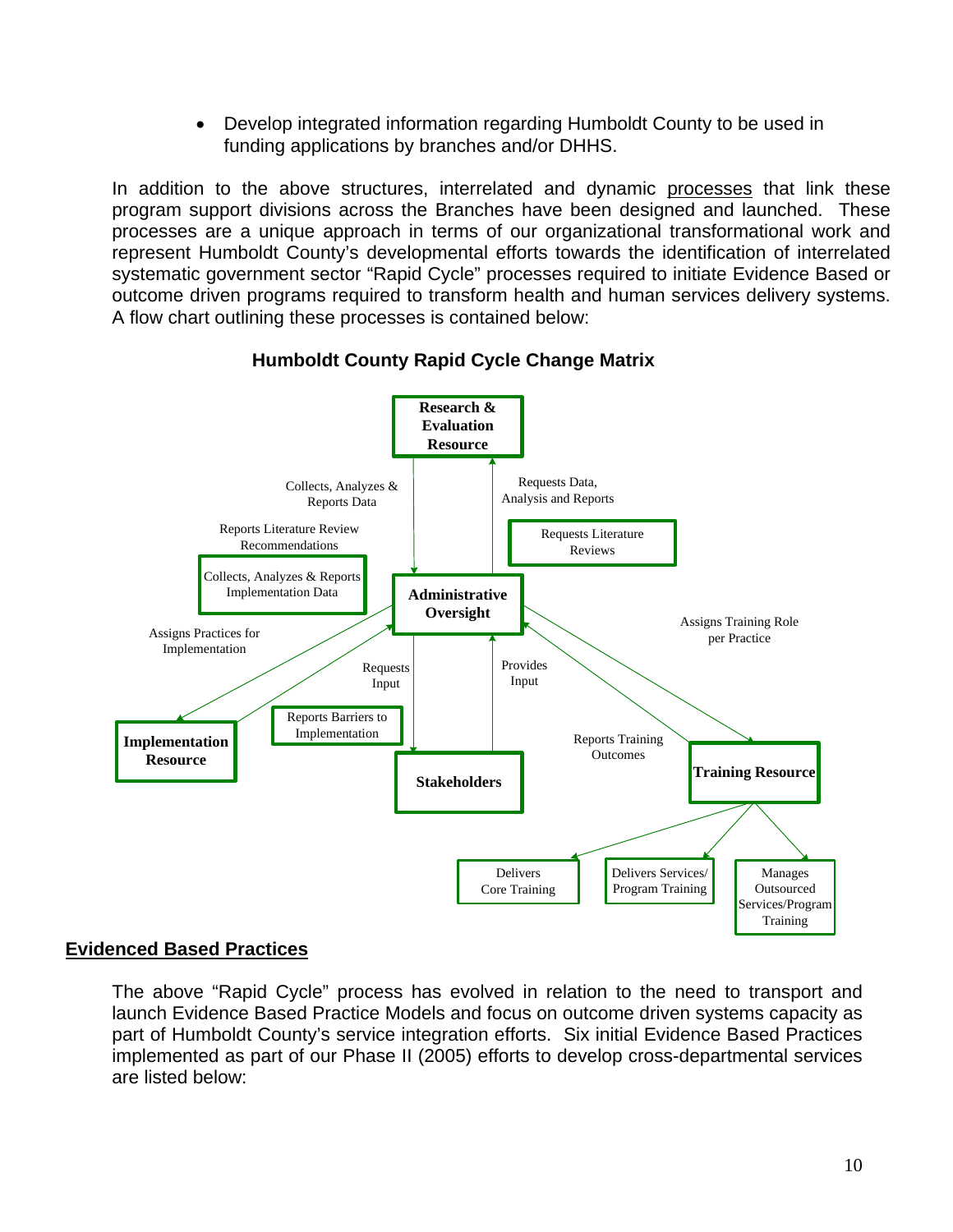- 1. **Incredible Years (IY):** A parenting treatment and prevention program for parents with children ages 2-12 who exhibit conduct or behavior problems.
- 2. **Functional Family Therapy (FFT):** Family treatment for youth ages 11-18 who are at risk and/or presenting with delinquency violence, substance abuse, conduct behavior problems and family conflict.
- 3. **Aggression Replacement Training (ART):** Treatment for adolescent youth who show or are at risk of aggressive behavior.
- 4. **Family to Family (FtF):** Developing family resources and *Team Decision Making*  models for families whose children are in or at risk of out-of-home placement.
- 5. **Parent Child Interaction Therapy (PCIT):** Intensive treatment designed to work with parents and children (ages 2-7) together to teach parents the skills necessary to manage their children's behavioral problems.
- 6. **Multidimensional Treatment Foster Care (MTFC):** A foster care placement and after care program for youth ages 12-18, chronic juvenile offenders extending 6 months for placement and up to 12 months after care services (suspended due to need to restructure Humboldt County's foster care delivery system to assure costs can be supported.)

Humboldt County Health and Human Services is committed to piloting Evidence Based Practices in targeted prevention, early intervention and treatment strategies. This longterm strategic decision will be assessed for outcome and fiscal efficiencies and be expanded if outcomes support this approach. Evidence Based Practices are viewed as a promising foundation for successful community and family interventions.

#### **Integrated Service Co-Location Strategies**

The department is pursuing a two pronged approach towards maximizing program integration and ultimately, service transformation which involves centralization of administrative and program support services as well as co-locations of major branch services where appropriate; and co-located decentralized services in partnership with community stakeholders in a developmental approach towards service delivery transformation.

The service "decentralization" process is a Phase II strategy that is in many ways more complex than departmental co-location as it involves new and diverse community partnerships (e.g. Community Resource Centers/community stakeholder collaboratives, etc.) and a fundamental strategic shift in approaching community health issues.

Family and Community Resource Centers are non-profit, community based agencies that provide support and resources to community members. The supports and resources offered by the fourteen centers vary depending on community needs, geographic location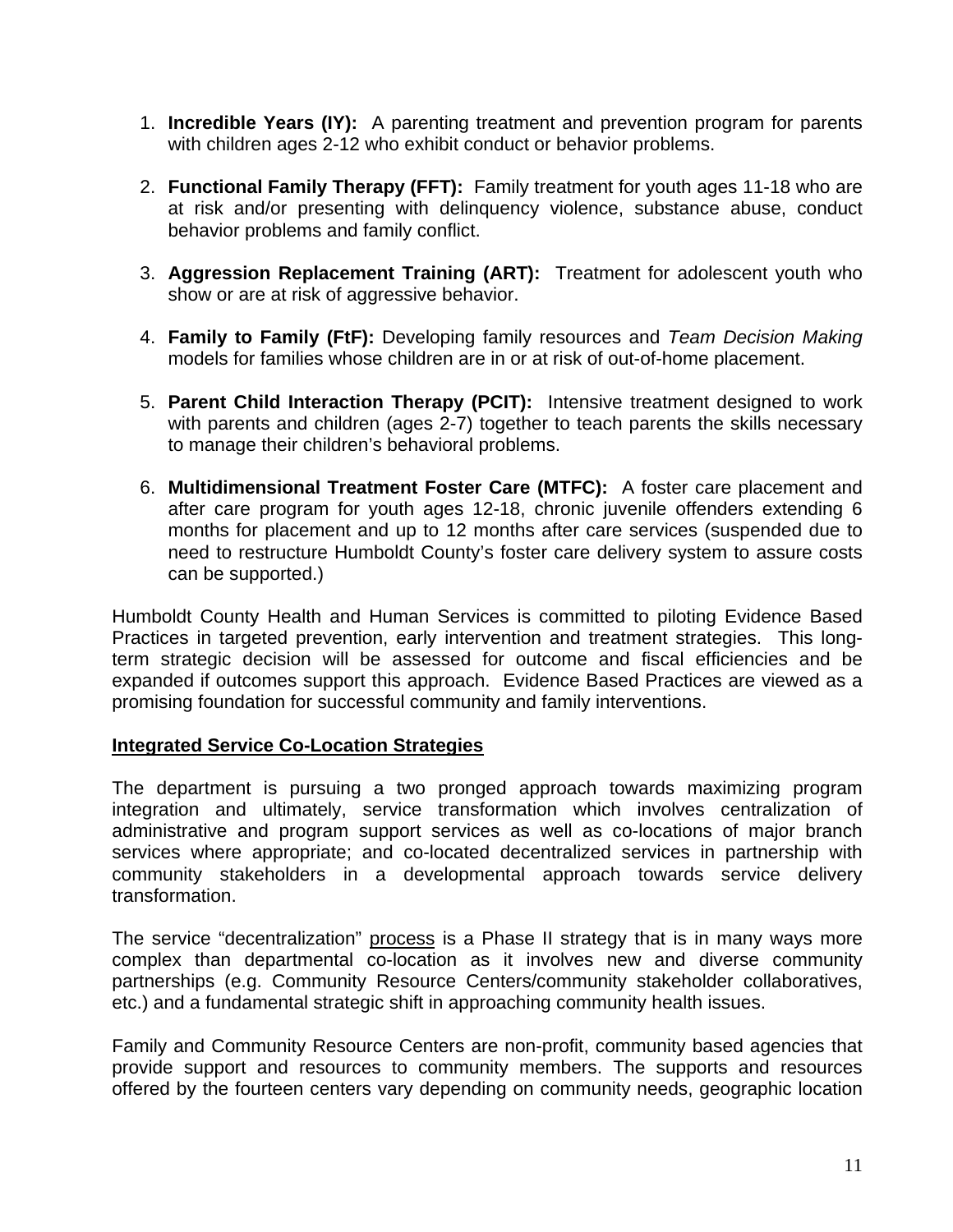and funding. The types of services provided by Resource Centers may include playgroups, parenting classes, food and clothing distribution, counseling, case management, senior lunches, and community building events.

Resource Centers are key partners in improving the health and safety of Humboldt County. DHHS and the Resource Centers have identified numerous ways to combine efforts to improve outcomes for families. These efforts include DHHS and the Resource Centers' staff meeting monthly; DHHS assigning liaisons to work with individual Resource Centers; public health nurses and child welfare social workers being geographically assigned to work with individual resource centers; cross training staffs; and Resource Centers offering and participating in DHHS-promoted Evidence Based Practice programs.

In addition, DHHS has provided funding for the Resource Centers' infrastructure, staffing and training to enable the centers to participate in Child Welfare Services Differential Response. Currently, the resource centers provide services to families referred from Child Welfare Services who are at risk for child abuse and/or neglect. Resource Center staffs are also participating in the department's team decision making process. This is a process by which the significant people in a child's life come together to discuss the best solutions for a child at risk for being removed from their family or being moved to another placement.

Community Resource Centers are also key players in the rollout of our Mental Health Services Act programs. Community centers are acting as our partners on several programs and are key informants as we move forward on prevention services.

This strong community collaboration has resulted in improved services throughout our community and a better understanding the mission and responsibilities of our department.

#### **Challenges**

The department is clear that its Phase II Strategic Plan encompass developmental and complex transformational work that in many instances require gradual systemic change over the next decade.

In addition, the current regulatory and statutory barriers that impede county system program and planning responses required to implement various state initiatives will need further state department assistance to overcome.

The current challenge before the Humboldt County Department of Health and Human Services is to develop and fund transition strategies toward services and structures that "accommodate" the siloed state Initiative or System Improvement Plans intents in the short term while concurrently developing the Phase II organizational waivers and/or program restructuring options required for systems transformation.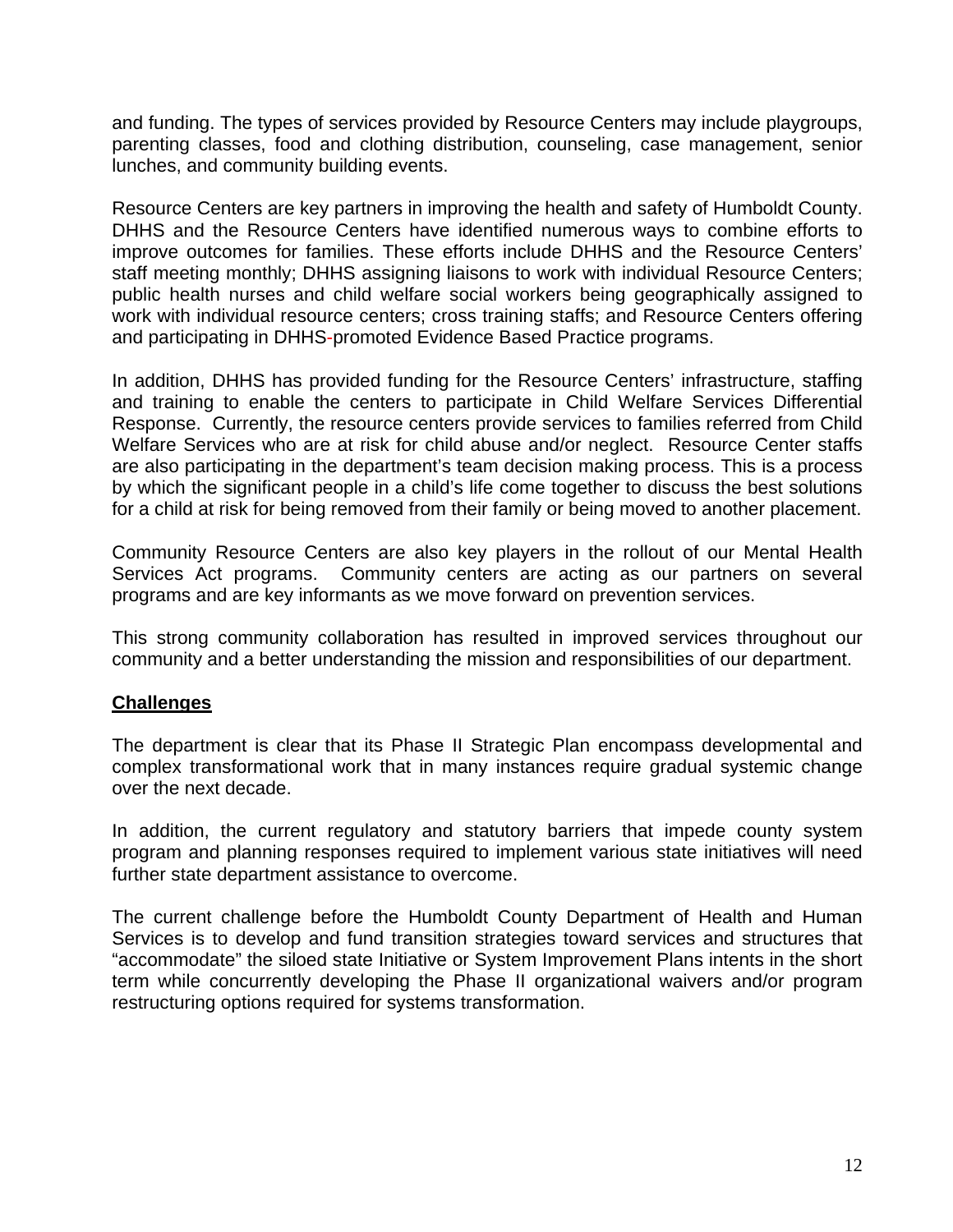#### **Strategies**

With Health and Human Services Agency, state department, philanthropic support and technical assistance:

- 1. Design, refine, implement, assess and fund the core transformational organizational program support structure(s) and rapid cycle processes required to facilitate Phase II of Humboldt County's Integrated Services Initiative.
- 2. Work to support Humboldt County's holistic approaches in the implementation of state initiatives (and various system improvement plans) and help develop transformational service designs including necessary waivers that are supportive of Humboldt County's efforts in terms of organizational integration and cross system strategic plan goals.

#### **Phase II Strategic Plan Goals**

As a result of ongoing integrated planning the department has established updated Phase II Strategic Plan goals which:

- Target integrated programming, evaluation and fiscal planning for all state initiatives.
- Link to health and human services mission and operating principles.
- Are strength based, recovery oriented, client and stakeholder inclusive, responsive to emerging community needs and have a foundation inclusive of evidenced based practices/practice based evidence that are consistent with our diverse cultural, ethnic and community values.
- Link to county peer to peer development team approach(s) with similar transformational oriented counties where possible.
- Enhance the department's transformational infrastructure capacities through the development of integrated and centralized cross-branch:
	- 1. Outcome and evaluation capacity
	- 2. Training capacity
	- 3. Agency resource initiative and grant response capacity
	- 4. Public education and outreach capacity
	- 5. Quality improvement and quality assurance capacity
	- 6. Client and cultural diversity inclusiveness capacity

These Phase II goals have been formatted in age span "categories" to facilitate developing critical integration and transformational structures, processes and outcome driven programming of various initiatives. These categories are listed below: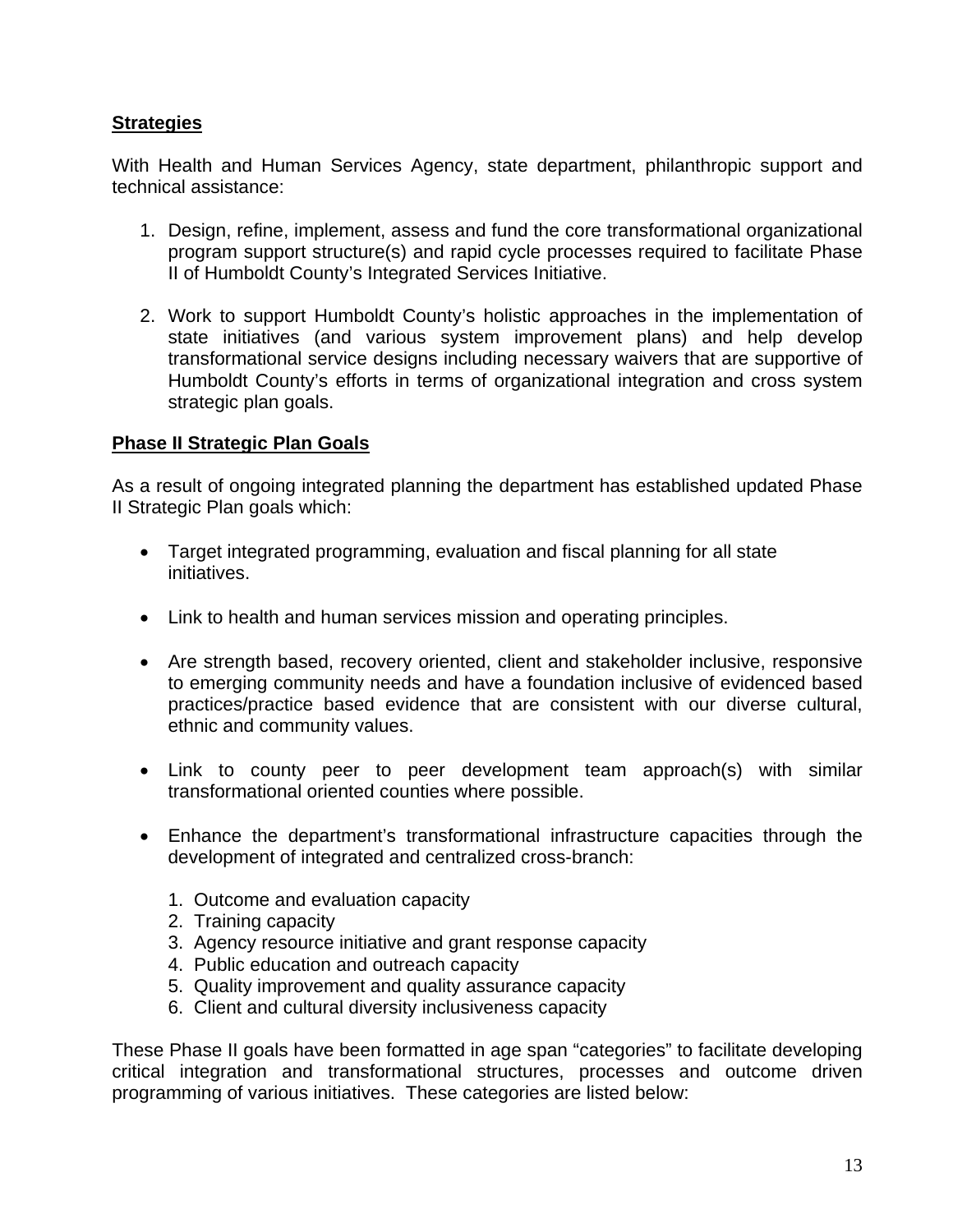- 1. Strategic plan goals that are primarily targeted at children, youth and family populations.
- 2. Strategic plan goals that are primarily targeted at adult/older adult populations.
- 3. Strategic plan goals that are primarily targeted at community health issues and initiatives.

#### **Child, Adolescent, TAY and Family Focused Goals**

- Implement integrated foster care approaches for Humboldt County.
- Assess and integrate transitional age youth services across branches and inclusive of the Mental Health Services Act, THPP, ILP and the Workforce Investment Act.
- Continue to assess methods and outcomes of developing a differential response capacity to at-risk 0-8 children and families inclusive of social services/mental health/public health and community partners.
- Design and implement system changes to assure that children and youth involved in foster care receive mental health and health access and/or service referrals as indicated upon entry into foster care system.
- Design a systems' approach towards the goal that no child or youth leaves Humboldt County due to a lack of local behavioral health services availability.
- Continue to improve service integration through the consolidated DHHS/probation (SB 933) foster care placement review ability.
- Develop an enhanced integrated Health and Human Services and community response template targeting children born with positive drug toxicologies and their families inclusive of social services/mental health/public health and community partners.
- Improve medical and dental access, mental health services access and treatment for all children and youth.
- Improve shared and independent housing options/resources for emancipating transition age foster care youth inclusive of youth with serious emotional disorders.
- Continue to implement Family-to-Family community strategies with an emphasis on team decision making in all placement decisions.
- With CDSS assistance maximize Child Welfare Services restructuring and Mental Health Services Act work force support by addressing MSW pre and post graduates training and placement options consistent with AB 315 holistic cross- systems approaches.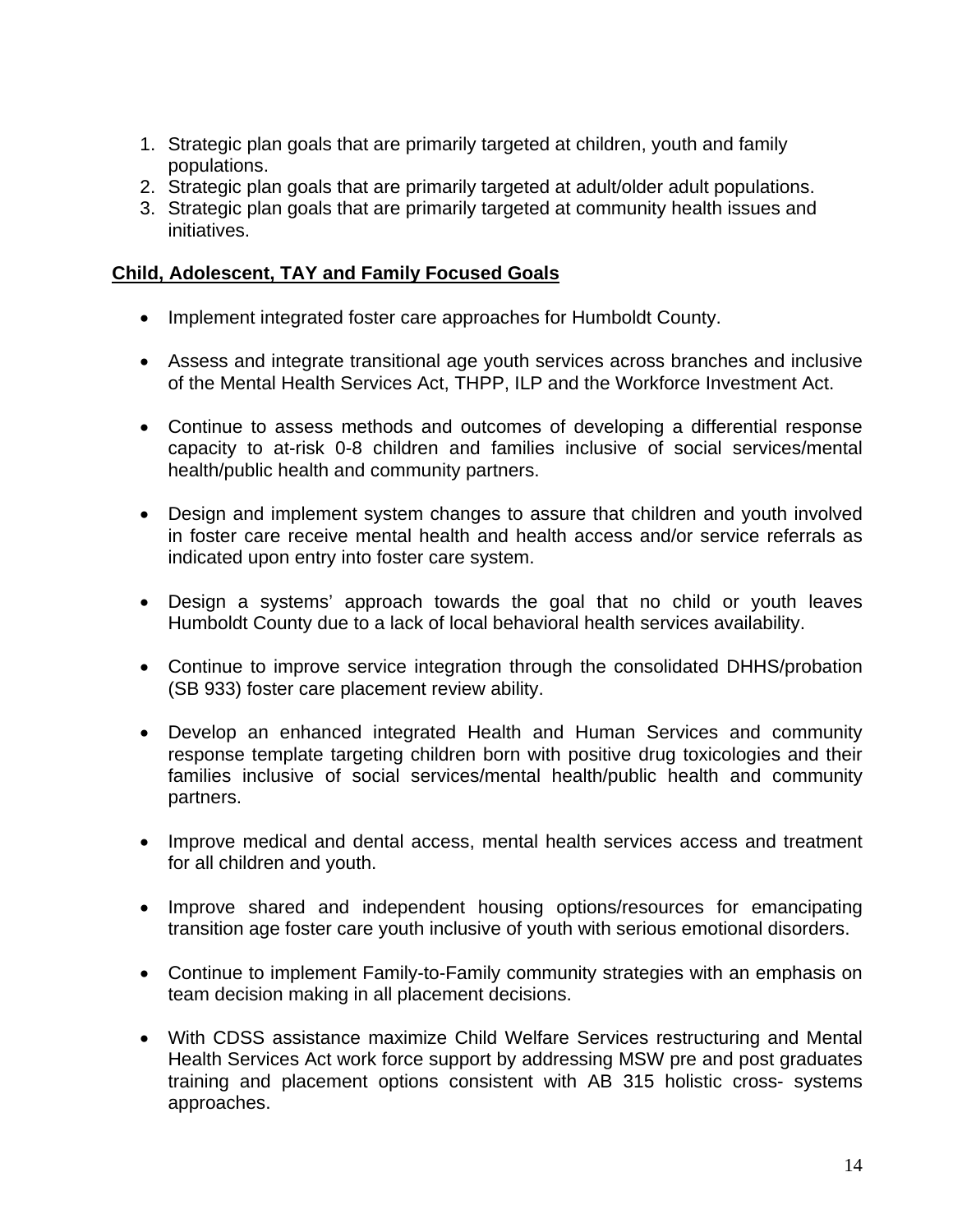- Further develop community resource center/family resource center capacity and stakeholder partnership with DHHS to assist with enhanced community capacities to support families.
- With state assistance, implement strategies to increase health, dental, mental health, alcohol and other drug services to families up to 300% of the federal poverty level through increased access to health insurance coverage.
- Continue to increase service linkages to behavioral health, health, CWS and explore enhanced funding strategies to families as defined in Temporary Assistance to Needy Families.
- Continue to build partnerships with local tribes and other culturally and ethnically diverse populations to improve the safety of all Humboldt County children and families in a culturally respectful manner.

#### **Adult/Older Adult Focused Goals**

- Continue to implement and assess the outcomes of our integrated services model for the incapacitated general assistance population across the Mental Health/Social Services Branches.
- Design and implement integrated community based services across the Social Services, Public Health and Mental Health Branches to support and reinforce maximum independence for all adults with serious and persistent mental illness.
- Develop and pursue strategies to increase the affordable housing stock available for adults with serious and persistent mental illness.
- Continue to design and implement integrated services for shared In-Home Supportive Services/Adult Protective Services populations across Social Services/Mental Health/Public Health Branches.
- Continue to develop program linkages between Social Services, Mental Health and Public Health and explore enhanced funding strategies for In-Home Supportive Services to the elderly and disabled.

#### **Community**

- Collect, analyze, assess and share information related to health conditions, risks and community resources to improve health and mental health outcomes.
- Analyze existing policies, regulations, resources and strategic priorities to promote sound health policy development.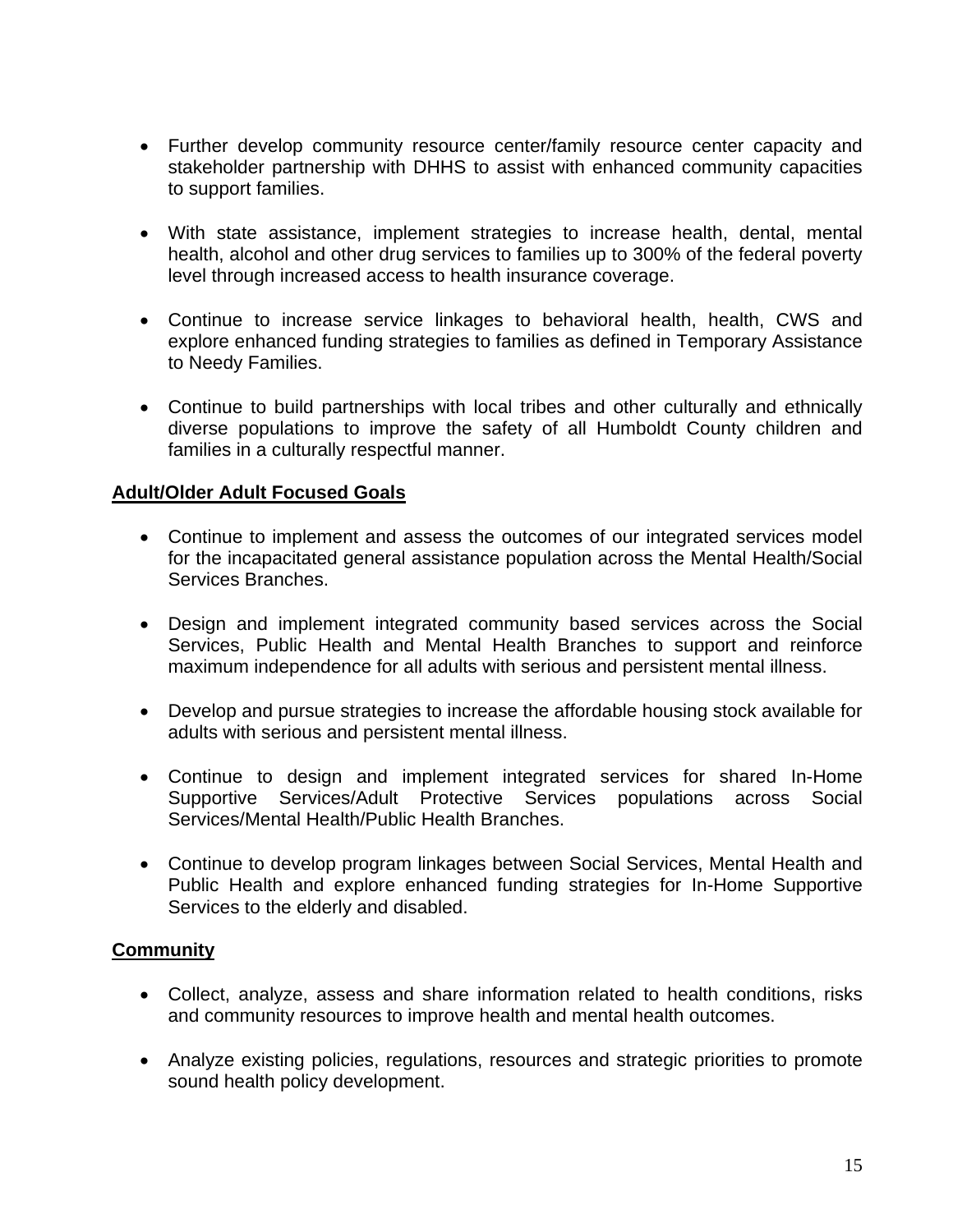#### **Methods of Achieving Strategic Plan Goals: State and County Processes**

In recognition of the complex and developmental structures and processes related to achieving systematic cross departmental transformation, Humboldt County will engage in the following "barrier elimination" processes towards achieving its goals:

- 1. Engage in face to face meetings with the Health and Human Services Agency, state department representatives and philanthropic entities to improve understanding and support for the conceptual framework of Humboldt County's Phase II Strategic Plan.
- 2. Through mutual agreement between the state agencies, philanthropic entities and Humboldt County's Department of Health and Human Services, target specific strategic plan goals within each state entity's capacity and engage in process/product and funding discussions that:
	- A. Clearly articulates the goal;
	- B. Identifies state/county statutory, regulatory and/or funding barriers towards achieving the goal;
	- C. Results in the development of a state/county plan to eliminate the barrier(s) that is inclusive of specific state/county planning, within targeted timeframes;
	- D. Links the achievement of goal(s) to necessary state/county Departments oversight structures or bodies as necessary to achieve the goal within the context of state initiatives, legislation, and waivers/negotiated agreements, maximizing state/county and philanthropic collaboration throughout the process.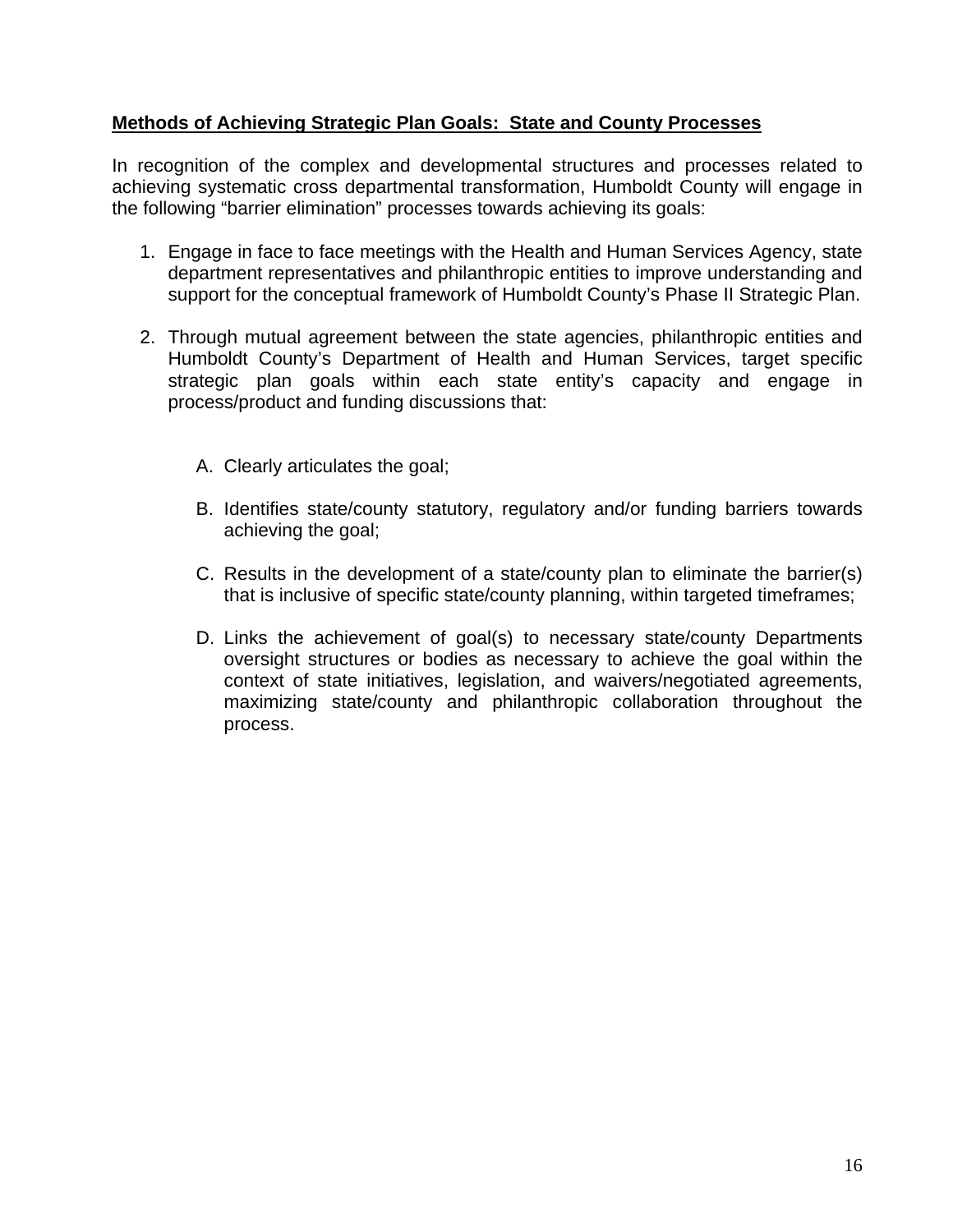### **APPENDIX**

#### **Historical Review – Phase I Humboldt County AB 1259 Goals (1999-2004)**

In 1999, Humboldt County established the following ten goals in its Phase I implementation of AB 1259:

- 1. Establish community resource centers.
- 2. Establish and implement a unified county "single intake" and service plan (with technical assistance from Department of Health and Human Services and involved state departments).
- 3. Increase the ability to fund sustainable services to seriously emotionally disturbed (SED) minors and adults in locked correctional settings.
- 4. Increase the mental health alcohol and other drug services to "working poor" families through increased access to Healthy Families Initiative benefits.
- 5. Develop (with technical assistance from Department of Health and Human Services and involved state departments) a consolidated outcomes package for all state and federal funded initiatives.
- 6. Develop and implement a consolidated SB 933 foster care placement review ability.
- 7. Increase funding access to Title XIX and Title IV-E for eligible services provided by mental health professionals, probation officers and social workers.
- 8. Develop a "consolidated" Title IV-E training plan package.
- 9. Increase linkages and explore enhanced funding strategies and services to needy families as defined in TANF.
- 10. Increase linkages and explore enhanced funding strategies for in-home supportive services to the elderly and disabled.

#### **Between 1999-2004, progress was made on seven of these goals as described below:**

#### *(Goal #1) Establish Community Resource Centers.*

In collaboration with Humboldt County's First Five Commission, six family resource centers were funded and are progressing well into early implementation phases. The Department of Health and Human Services has an established family resource center "liaison" team to improve the communication between County Health and Human Services and community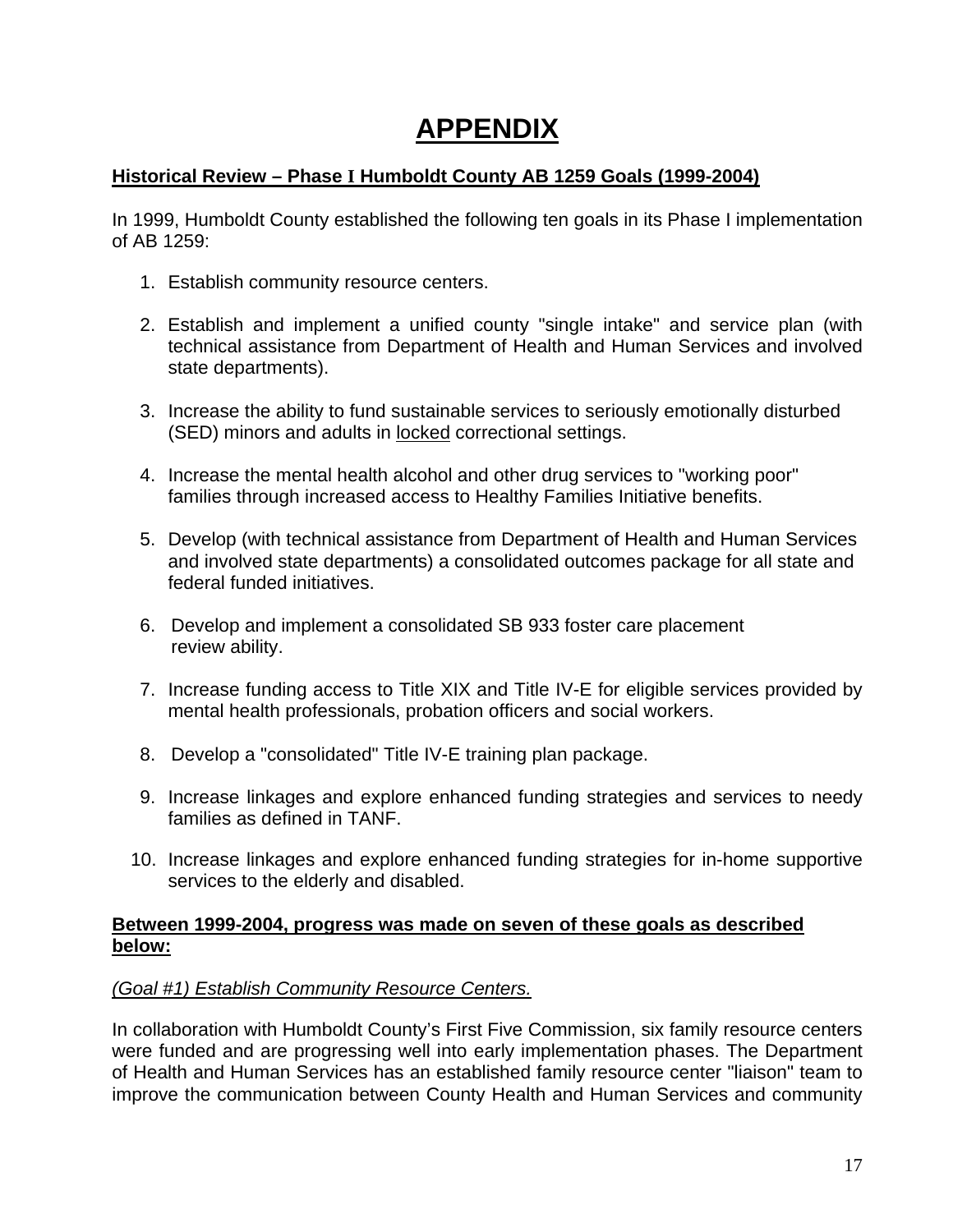collaboratives in relation to improving access to services and building community capacity to develop prevention and early intervention services.

The activities of the family resource center team within the Department of Health and Human Services has been a powerful tool that is increasing the fundamental understanding within the department of the value and opportunity inherent in working with communities to address local concerns.

#### *(Goal #3) Increase the ability to fund sustainable services to seriously emotionally disturbed (SED) minors and adults in locked correctional settings.*

As a result of AB 1259, Humboldt County has achieved significant progress in relation to increasing sustainable funding to minor and adult populations in locked settings. This was achieved through the development of an AB 1259 Negotiated Agreement (NA) with the State HHSA and involved the collaboration of the California Department of Social Services (CDSS) and the State Department of Mental Health (SDMH).

Specifically, through the NA, SB 163 wraparound funding was made available to provide strength based mental health and alcohol and drug treatment to minors placed in Humboldt County's New Horizons Regional Facility, ensuring consistent and expanded services to this population and allowing for the county's limited realignment funds to be dedicated to the adult incarcerated population.

#### *(Goal #6) Develop and implement a consolidated SB 933 foster care placement review ability.*

Again, as a result of AB 1259, the NA clarified the process by which Humboldt County could establish an integrated placement team to ensure that enhanced foster care placement, placement review/visitation and re-integration could occur. The establishment of this co-located and fully staffed team from Health and Human Services (Mental Health and Social Services Branches), Probation, Humboldt County Office of Education and other cooperating entities has enhanced care and funding for high risk wards, dependents and SED minors at a level that meets or exceeds the requirements of SB 933 visitation legislative mandates. Further, this AB 1259 integrated approach to foster care placement and oversight has significant service integration and cost efficiency implications for all California counties, is a cornerstone for Humboldt County's Child Welfare Services (CWS) redesign strategies, and is available to other counties for replication.

#### *(Goal #7) Increase funding access to Title XIX and Title IV-E for eligible services provided by mental health professionals, probation officers and social workers.*

In relation to AB 1259, the State Health and Human Services Agency provided access to planning meetings with various State departments in order to facilitate accomplishment of Humboldt County's goals. Enhanced and sustainable funding for these populations was a goal that required collaboration and consultation with CDSS and SDMH. Through this AB 1259 process, Federal Financial Participation revenue enhancement through Title XIX/EPSDT was obtained in relation to services provided by Probation and Social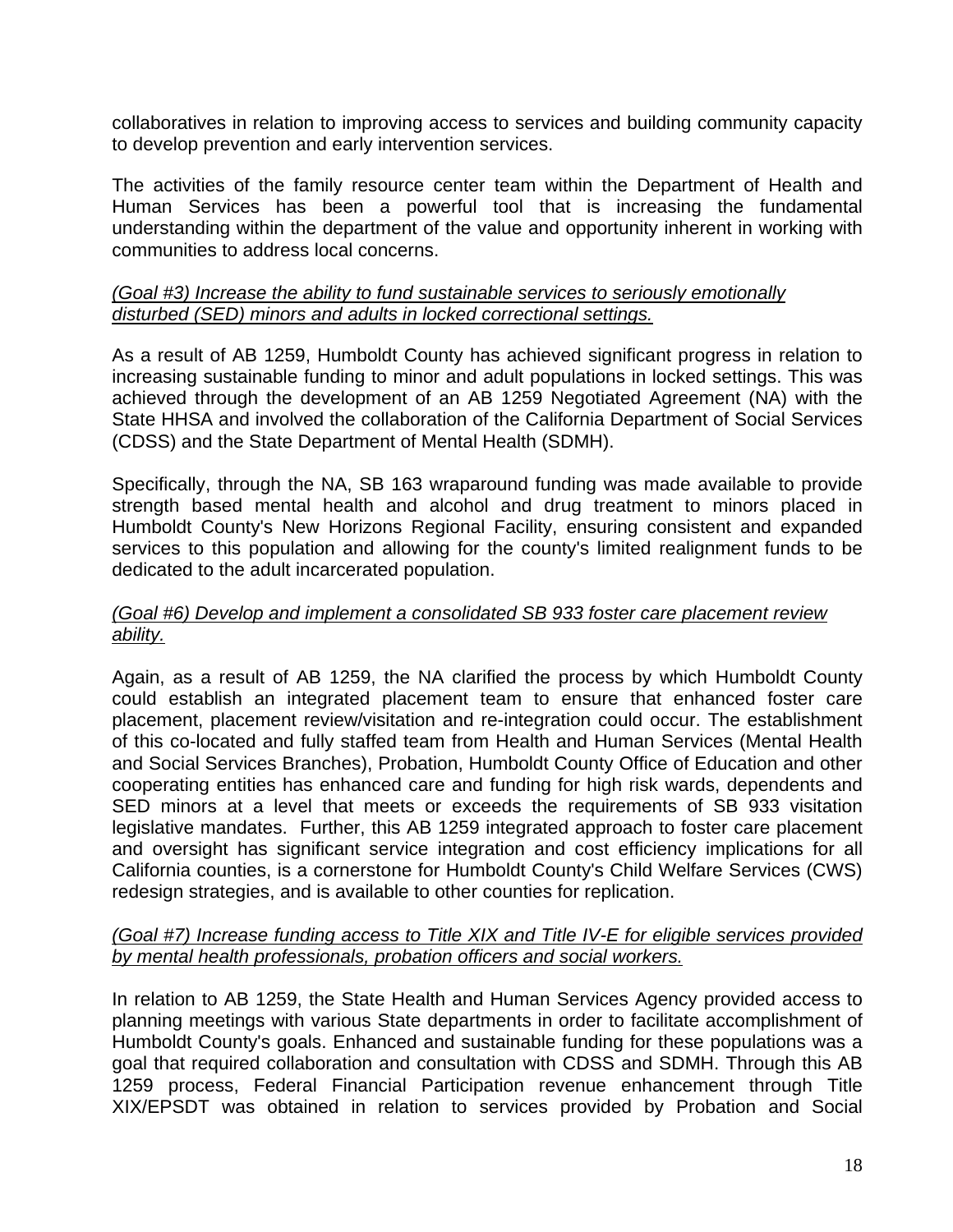Services. While the premise was a derivation of an urban mode1 (i.e. the establishment of Organizational Provider Networks), Humboldt County's approach consisted of establishing the conditions under which the Probation Department and Social Services Branch of the Department of Health and Human Services could access this entitlement consistent with the services being within Title XIX's scope, and being provided to eligible populations by eligible providers. The CDSS/SDMH meetings resulted in the Probation Department becoming an Organizational Provider in Humboldt County's Mental Health Branch network and the Social Services Branch claiming directly through Mental Health as a Branch under our consolidated Health and Human Services "umbrella agency". The State Department meeting process also articulated the "mechanics" of these approaches to ensure compliance with regulations pertaining to these services.

#### *(Goal #8) Develop a "consolidated" Title IV-E Training Plan package.*

Through targeted technical assistance by CDSS, the conditions under which cross branch and interdepartmental training could be partially reimbursed under Title IV-E were accomplished. As a result, Humboldt County Department of Health and Human Services has developed protocols that establish the methods to claim to this revenue source for previously unreimbursed staff and community trainings. This cross departmental training is essential to enhancing the quality of services to our mutual target populations and provides a mechanism for strengthening collaboration through mutual education and other group "process related" benefits.

#### *(Goal #9) Increase linkages and explore enhanced funding strategies and services to needy families as defined in Temporary Assistance for Needy Families (TANF).*

While a broad and complex goal, the AB 1259 Organizational consolidation, the cross training and inter Branch education related to enhancing understanding of each Branch's (Mental Health, Social Services and Public Health) services, target populations, and revenue streams have resulted in many cross Branch linkages and enhanced services to the TANF population. This has resulted in more efficient use of and increased claims relating to Mental Health/Public Health/Social Services Allocations that serve TANF eligible families and children. In addition, the linkage has been established between TANF and Workforce Investment Act (WIA) eligible populations and has resulted in a planned colocation of various "work related" programs including Social Services' Welfare to Work/CalWORKs programs, Mental Health's Barriers to Employment programs and previously "unlinked" Employment Training programs that serve mutual target population families and high risk or out of school youth.

#### *(Goal #10) Increase linkages and explore enhanced funding strategies for in-home supportive services to the elderly and disabled.*

As a result of AB 1259 and its overall mission of eliminating service barriers towards efficient provision of Health and Human Services to our residents, significant progress has been made in relation to this Elderly and Disabled target population. In order to enhance the quality of services, reduce service fragmentation and fraud, and concurrently increase